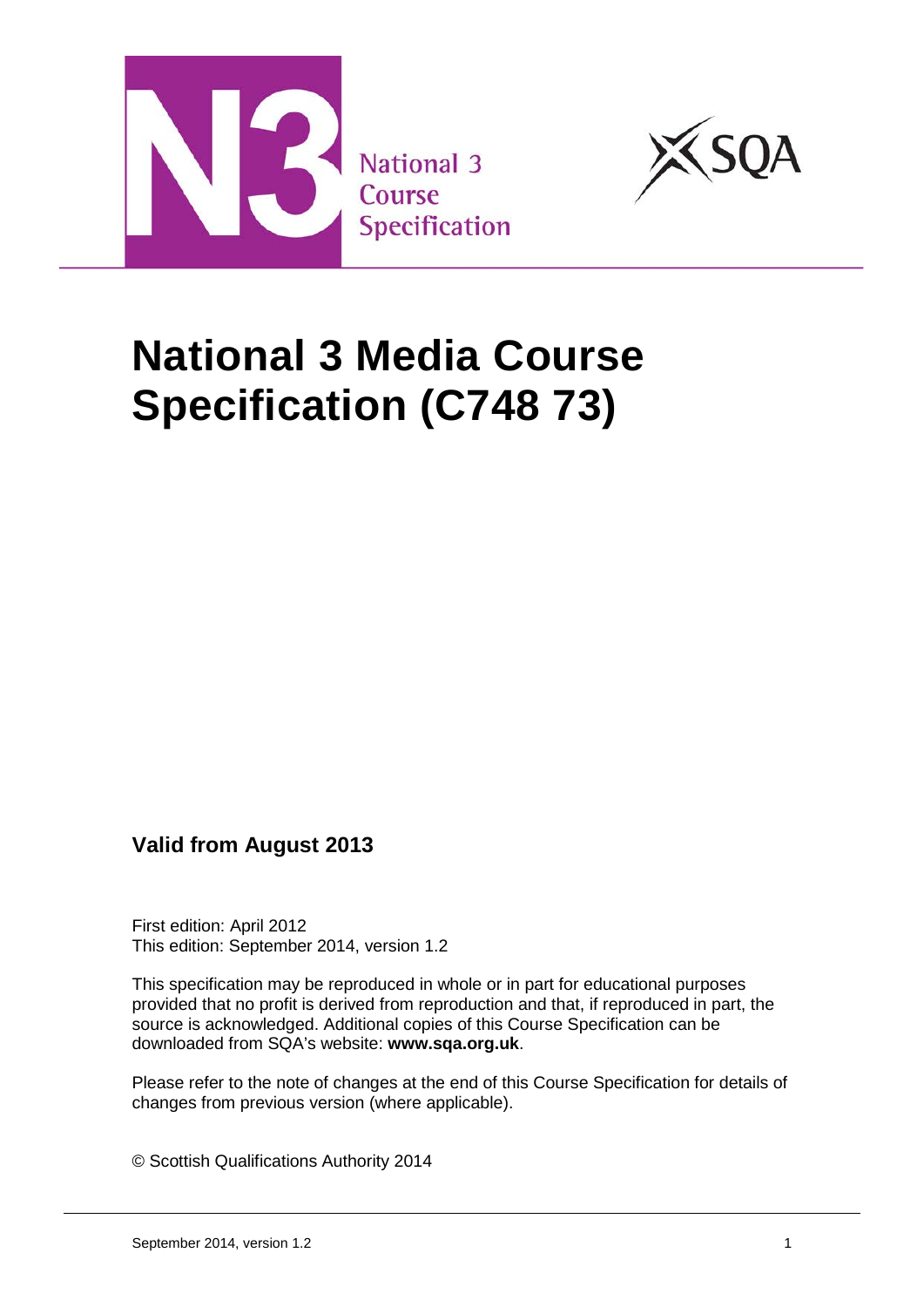## **Course outline**

**Course title:** National 3 Media

**SCQF:** level 3 (18 SCQF credit points)

**Course code:** C748 73

### **Mandatory Units**

| H23573<br>Or               | <b>Analysing Media Content (National 3)</b> | 9 SCQF credit points |
|----------------------------|---------------------------------------------|----------------------|
| <b>H6NJ73</b>              | Analysing Media Content (National 3)*       | 9 SCQF credit points |
| and either<br>H23873<br>Or | <b>Creating Media Content (National 3)</b>  | 9 SCQF credit points |
| <b>H6NK 73</b>             | <b>Creating Media Content (National 3)*</b> | 9 SCQF credit points |

\*Scottish Studies Award contributing Unit: This Course Specification should be read in conjunction with the relevant [Scottish Studies](http://www.sqa.org.uk/sqa/64329.html) Unit Specification on the Scottish Studies [Award web page](http://www.sqa.org.uk/sqa/64329.html)

### **Recommended entry**

Entry to this Course is at the discretion of the centre. However, relevant experiences and outcomes may also provide an appropriate basis for doing this Course.

## **Progression**

This Course or its Units may provide progression to:

- other qualifications in Media or related areas
- further study, employment and/or training

Further details are provided in the Rationale section.

## **Equality and inclusion**

This Course Specification has been designed to ensure that there are no unnecessary barriers to learning or assessment. The individual needs of learners should be taken into account when planning learning experiences, selecting assessment methods or considering alternative evidence. For further information, please refer to the *Course Support Notes.*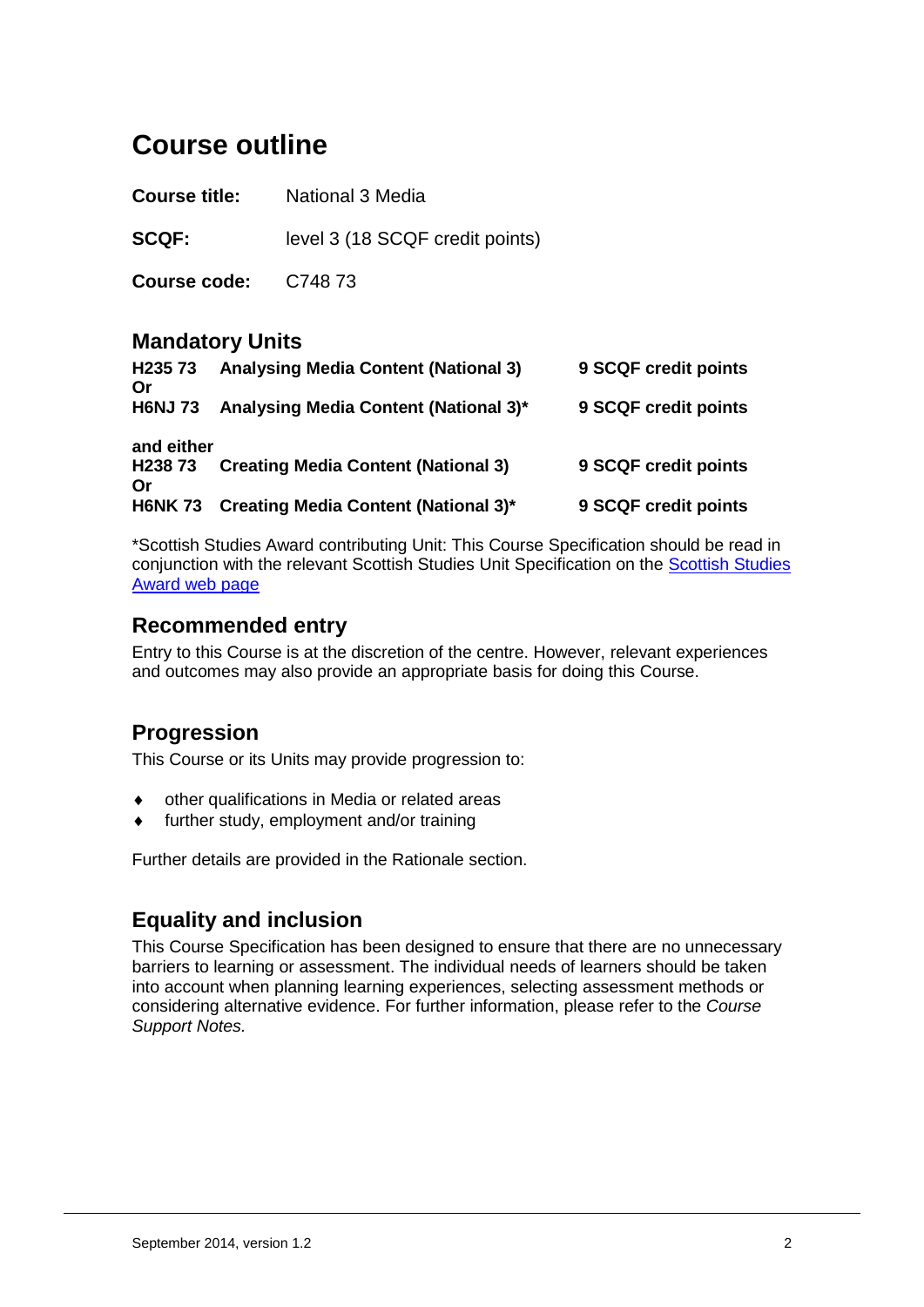## **Rationale**

All new and revised National Courses reflect Curriculum for Excellence values, purposes and principles. They offer flexibility, provide more time for learning, more focus on skills and applying learning, and scope for personalisation and choice.

In this Course, and its component Units, there will be an emphasis on skills development and the application of those skills. Assessment approaches will be proportionate, fit for purpose and will promote best practice, enabling learners to achieve the highest standards they can.

This Course provides learners with opportunities to continue to acquire and develop the attributes and capabilities of the four capacities as well as skills for learning, skills for life and skills for work.

All Courses provide opportunities for learners to develop breadth, challenge and application, but the focus and balance of the assessment will be appropriate for the subject area.

## **Relationship between the Course and Curriculum for Excellence values, purposes and principles**

The National 3 Media Course enables learners to analyse and create media content.<sup>[1](#page-2-0)</sup> Learners think critically about the media and its role in everyday life, and develop an appreciation of media content in a cultural context and in the context of the media industry. Through analysing and creating media content, learners develop skills that enable them to engage more fully in society and in learning.

The Course provides learners with the opportunity to develop knowledge of the key aspects of media: categories, language, representation, narrative, audience and institution.

Learners encounter a wide range of different types of texts in different media. Building on the four capacities, this Course enables learners to communicate, be critical thinkers, develop cultural awareness, and be creative.

## **Purpose and aims of the Course**

The main purpose of this Course is to analyse and create media content. The Course enables learners to understand and develop their media literacy skills and to appreciate the opportunities and challenges that occur within the media industry. This Course provides learners with opportunities to develop both knowledge of the media and the ability to create media content.

<span id="page-2-0"></span>Media content refers to all media texts and products.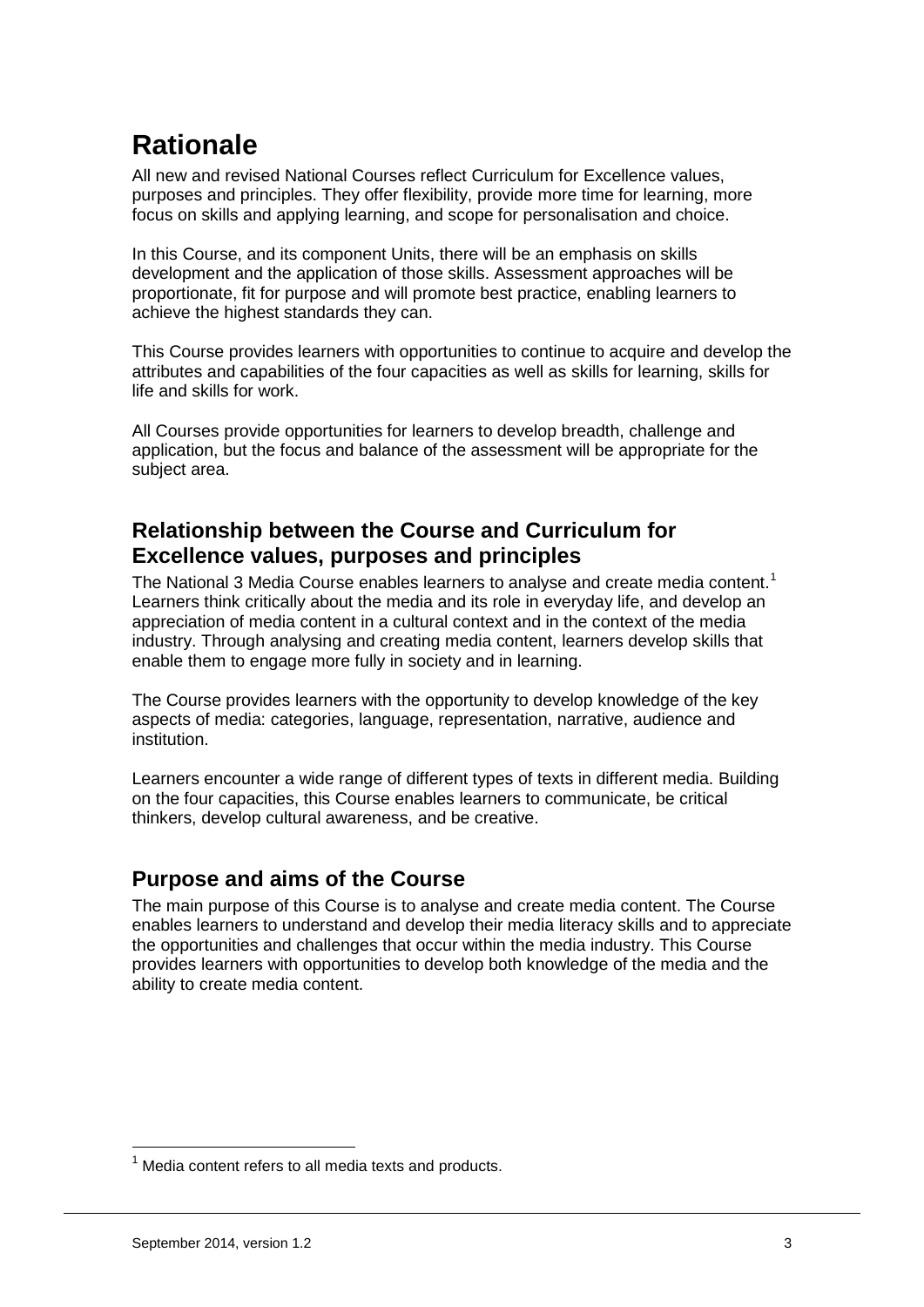The Course offers learners opportunities to develop and extend a wide range of skills. In particular, this Course aims to enable learners to develop:

- ♦ the ability to analyse and create media content, as appropriate to purpose, audience and context
- ♦ knowledge of the key aspects of media literacy
- ♦ knowledge of the role of media within society
- $\bullet$  the ability to plan and research when creating media content, as appropriate to purpose, audience and context
- the ability to reflect on learners' practice

### **Information about typical learners who might do the Course**

The Course provides flexibility, personalisation and choice to enable learners to achieve in different ways and at a different pace.

This Course provides opportunities for learners to build on prior learning experienced in a broad general education or in Media qualifications at a lower SCQF level.

The Course provides learners with the opportunity to: use different media effectively for learning and communication; be creative and express themselves in different ways; and use creative and critical thinking to synthesise ideas and arguments.

The Course also provides learners with the opportunity to: experience enjoyment and contribute to other people's enjoyment through creative and expressive presentation; develop critical literacy skills and personal, interpersonal and team working skills; and enhance their enjoyment and their understanding of their own and other cultures.

It is designed to be accessible. The structure of the Course provides a purposeful connection between knowledge of the media and the ability to create media content.

The Course provides opportunities for vertical and lateral progression to National Courses, and to other SQA qualifications in Media and other related fields.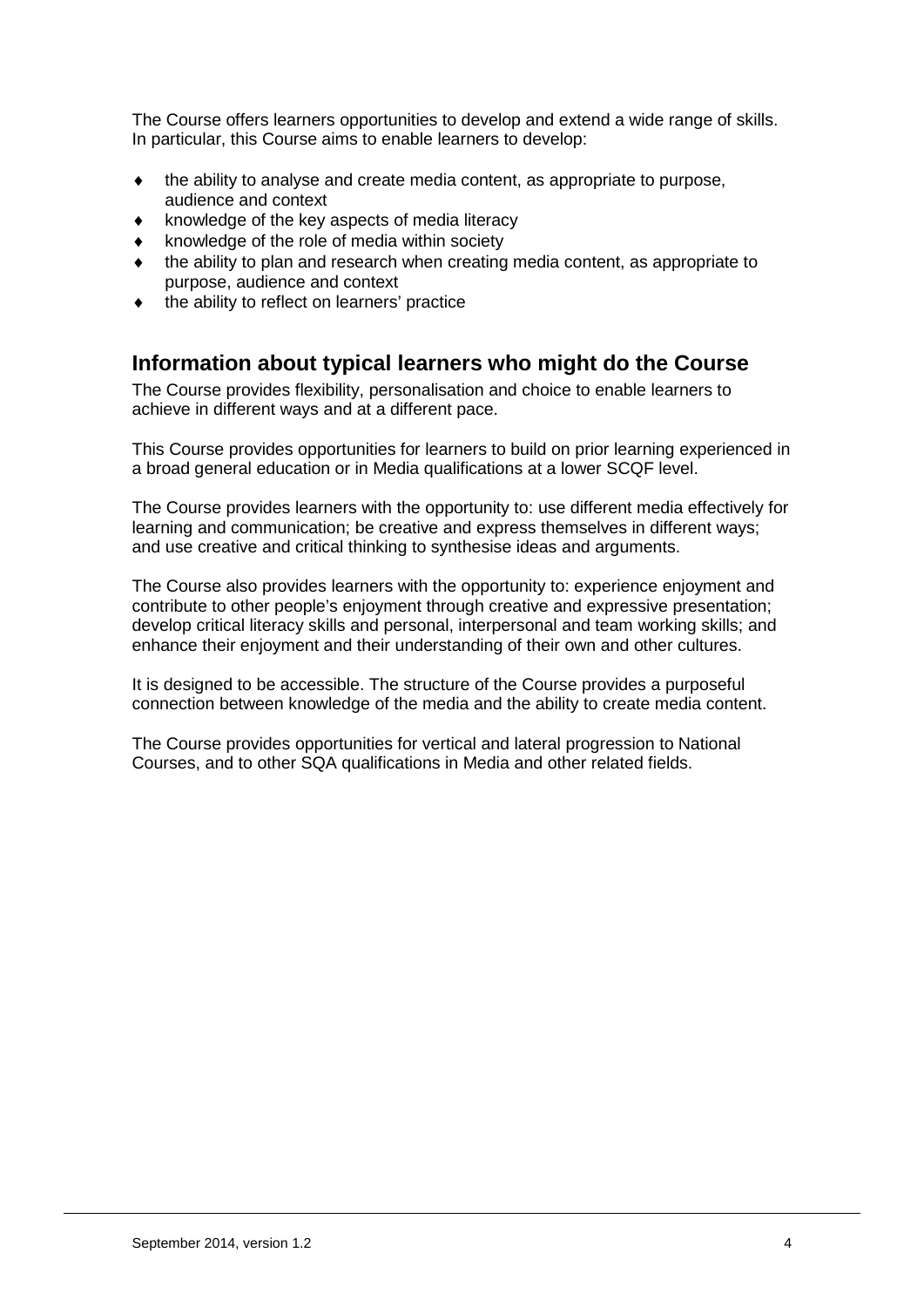## **Course structure and conditions of award**

#### **Course structure**

This Course is made up of two mandatory Units. The two Units, taken together, include the skills of analysing and creating media content. This Course provides the opportunity to integrate these skills, as creation and analysis are inextricably linked. Each Unit also offers opportunities for learners to focus on particular skills.

Units are statements of standards for assessment and not programmes of learning and teaching. They can be delivered in a number of ways.

#### **Analysing Media Content (National 3)**

The purpose of this Unit is to develop the skills to analyse media content. This Unit provides learners with the opportunity to develop basic knowledge of the key aspects of media literacy central to the simple analysis of media content.

#### **Creating Media Content (National 3)**

The purpose of this Unit is to develop the skills to plan and create simple media content, and to show awareness of production processes. This Unit provides learners with the opportunity to develop basic knowledge of the key aspects of media literacy central to creating simple media content.

### **Conditions of award**

To achieve the National 3 Media Course, learners must pass all of the required Units. The required Units are shown in the Course outline section.

National 3 Courses are not graded.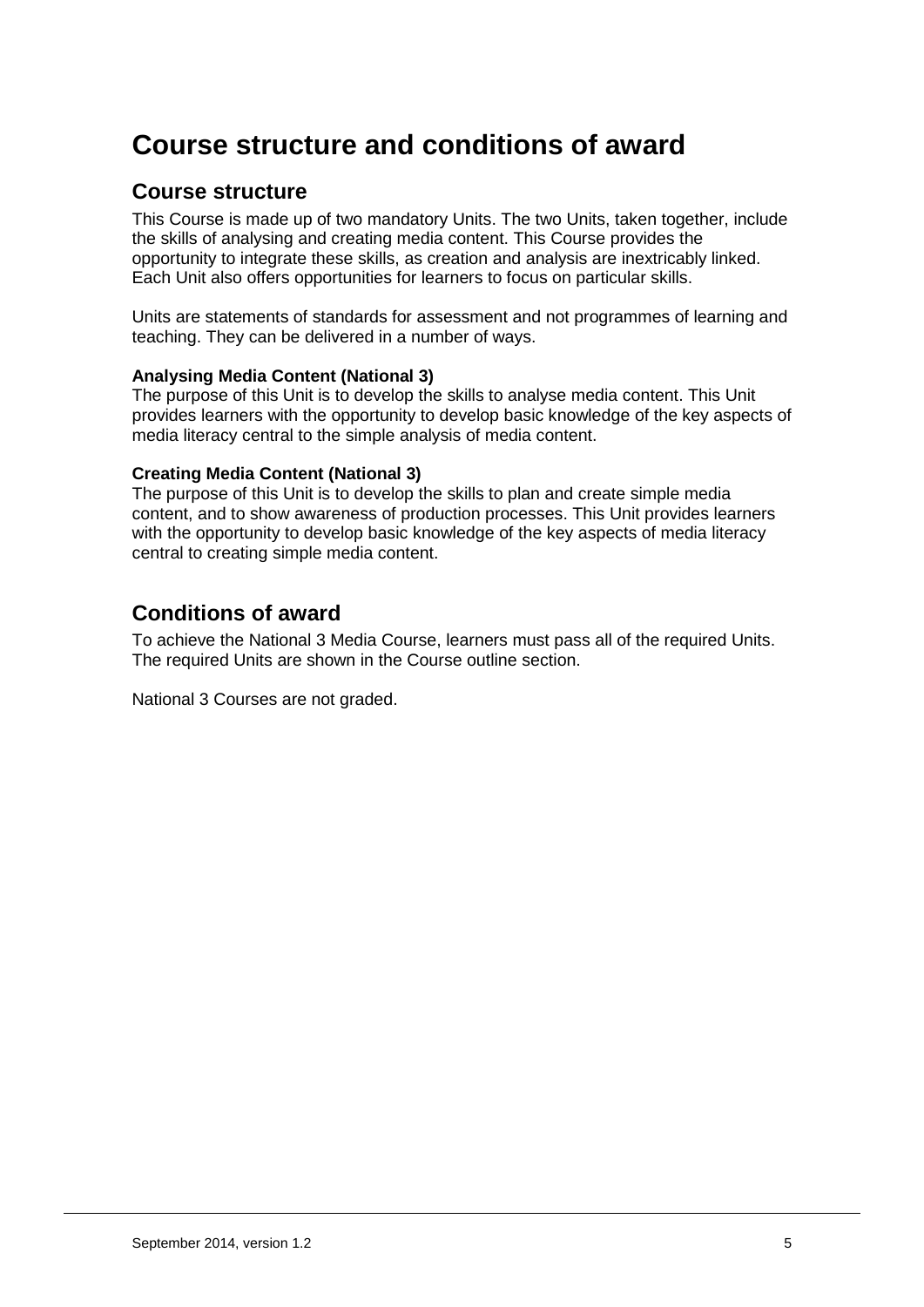## **Skills, knowledge and understanding**

Full skills, knowledge and understanding for the Course are given in the *Course Support Notes*. A broad overview of the subject skills, knowledge and understanding that will be covered in the Course is given in this section.

These include:

- ♦ analysing and creating media content, as appropriate to purpose and audience
- ♦ basic knowledge of the key aspects of media literacy, as appropriate to content
- $\bullet$  basic evaluation skills
- ♦ basic knowledge of the role of media within society
- ♦ basic knowledge of contextual factors, constraints and freedoms that affect producers of media content

Skills, knowledge and understanding to be included in the Course will be appropriate to the SCQF level of the Course. The SCQF level descriptors give further information on characteristics and expected performance at each SCQF level (**[www.sqa.org.uk/scqf](http://www.sqa.org.uk/sqa/4595.html)**).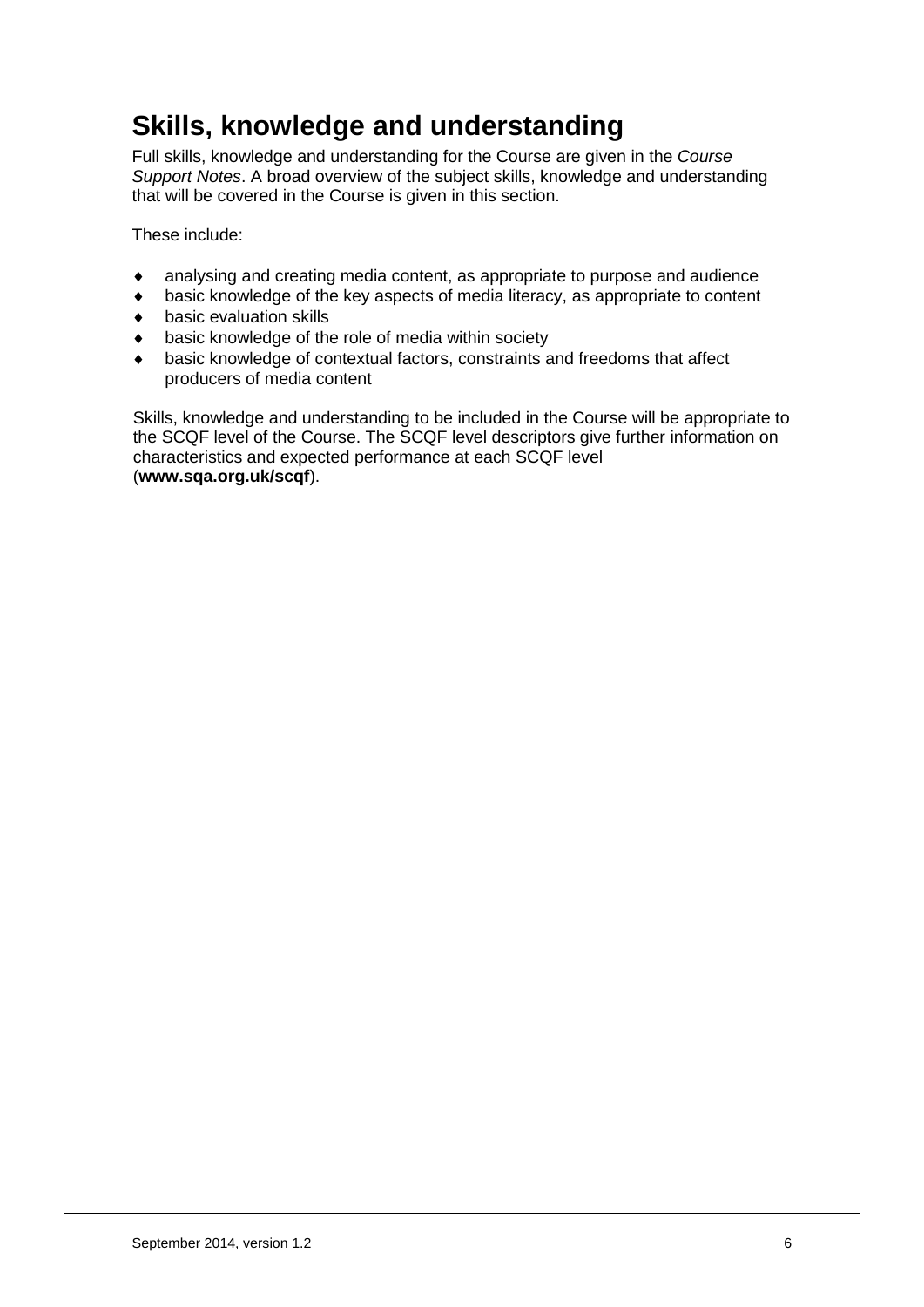## **Assessment**

Further information about assessment for the Course is included in the *Course Support Notes.* 

### **Unit assessment**

All Units are internally assessed against the requirements shown in the Unit Specification.

They can be assessed on an individual Unit basis or by using other approaches which combine the assessment for more than one Unit.

They will be assessed on a pass/fail basis within centres. SQA will provide rigorous external quality assurance, including external verification, to ensure assessment judgments are consistent and meet national standards.

The assessment of the Units in this Course will be as follows.

#### **Analysing Media Content (National 3)**

Learners will be required to provide evidence of the skills that are needed to analyse media content. Learners will demonstrate basic knowledge of the relevant key aspects of media literacy central to the simple analysis of media content.

#### **Creating Media Content (National 3)**

Learners will be required to provide evidence of the skills that are needed to plan and create media content, and show awareness of production processes. Learners will demonstrate basic knowledge of the relevant key aspects of media literacy central to creating simple media content.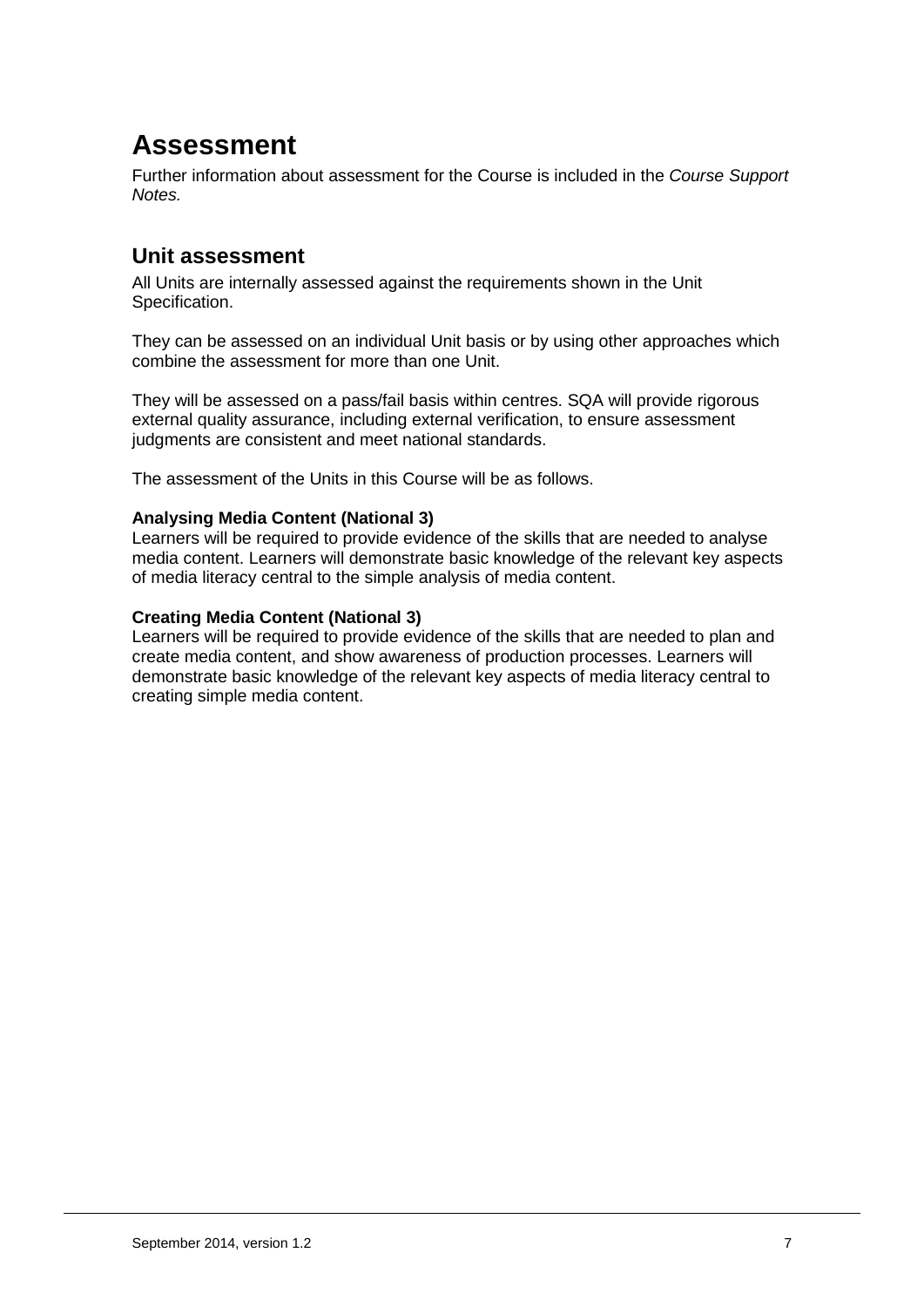## **Development of skills for learning, skills for life and skills for work**

It is expected that learners will develop broad, generic skills through this Course. The skills that learners will be expected to improve on and develop through the Course are based on SQA's *Skills Framework: Skills for Learning, Skills for Life and Skills for Work*  and drawn from the main skills areas listed below. These must be built into the Course where there are appropriate opportunities.

#### **1 Literacy**

- 1.1 Reading<br>1.3 Listening
- Listening and talking

#### **4 Employability, enterprise and citizenship**

- 4.3 Working with others
- 4.4 Enterprise
- 4.6 Citizenship

#### **5 Thinking skills**

- 5.4 Analysing and evaluating
- 5.5 Creating

Amplification of these skills is given in SQA's *Skills Framework: Skills for Learning, Skills for Life and Skills for Work*. The level of these skills will be appropriate to the level of the Course. Further information on building in skills for learning, skills for life and skills for work for the Course is given in the *Course Support Notes*.